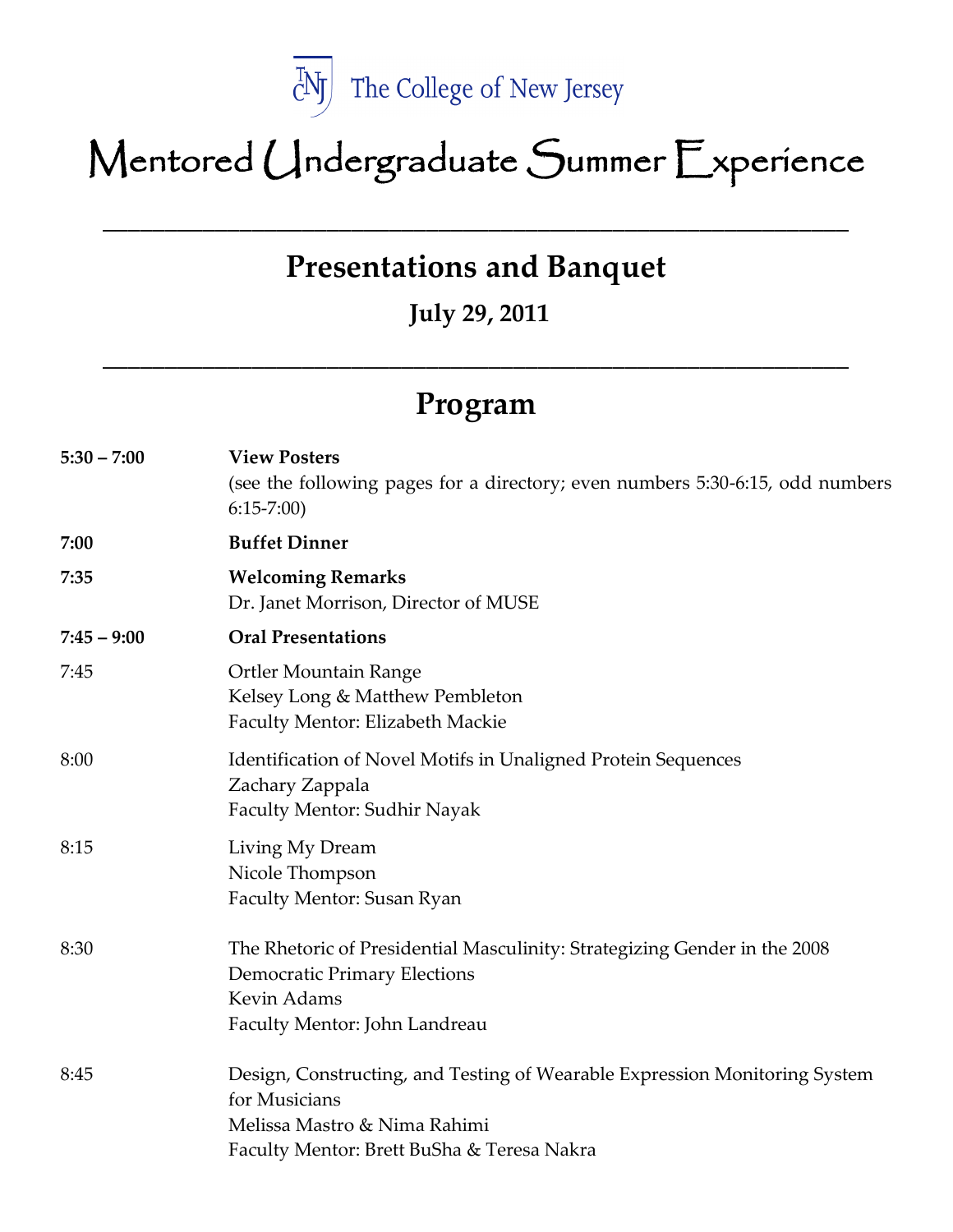The program is possible due to major financial support from Academic Affairs, with supplemental funding from the School of Business (Dean William Keep) and the School of Culture and Society (Dean Ben Rifkin). We also are very grateful to our generous external funders, the American Chemical Society Petroleum Research Fund, Bristol Myers Squibb, NASA, the Pennsylvania Fish and Boat Commission, the National Science Foundation, and Research Corporation.

## **Poster Directory**

(NOTE: Posters are arranged randomly in order to foster cross-disciplinary conversation)

## Interdisciplinary Research **Poster Number** Poster Number

#### **Educational Administration & Secondary Education/History**

| Emotions in Teaching and Learning History: Transforming Pedagogy and Practice for Adolescent Learners           |  |
|-----------------------------------------------------------------------------------------------------------------|--|
| Danielle Steward                                                                                                |  |
|                                                                                                                 |  |
| Contribution of Motivational Beliefs and Metacognitive Learning Approaches to 9th grade Students' Classroom En- |  |
| gagement and Historical Thinking                                                                                |  |
| Hayang Lee                                                                                                      |  |
|                                                                                                                 |  |
| $\mathbf{r}$ . The state $\mathbf{r}$<br>$\sqrt{2}$ $\sqrt{2}$                                                  |  |

### **Library/Computer Science**

| Implementing an Institutional Repository for The College of New Jersey |
|------------------------------------------------------------------------|
| Michael Glinski & Ross Holley                                          |
|                                                                        |

## School of the Arts and Communication

#### **Art**

| The Reception and Rejection of Roman Imperial Portrait Models in the Eastern Provinces of the Empire, 235-270 CE |
|------------------------------------------------------------------------------------------------------------------|
| Hyuna Yong                                                                                                       |
|                                                                                                                  |

## **Communication**

| Where Have We Been and Where Should We Go? A Thematic Meta-Analysis of Health Communication Research in |
|---------------------------------------------------------------------------------------------------------|
| the New Media Landscape                                                                                 |
| Phoebe Ling & Kathleen Ward                                                                             |
|                                                                                                         |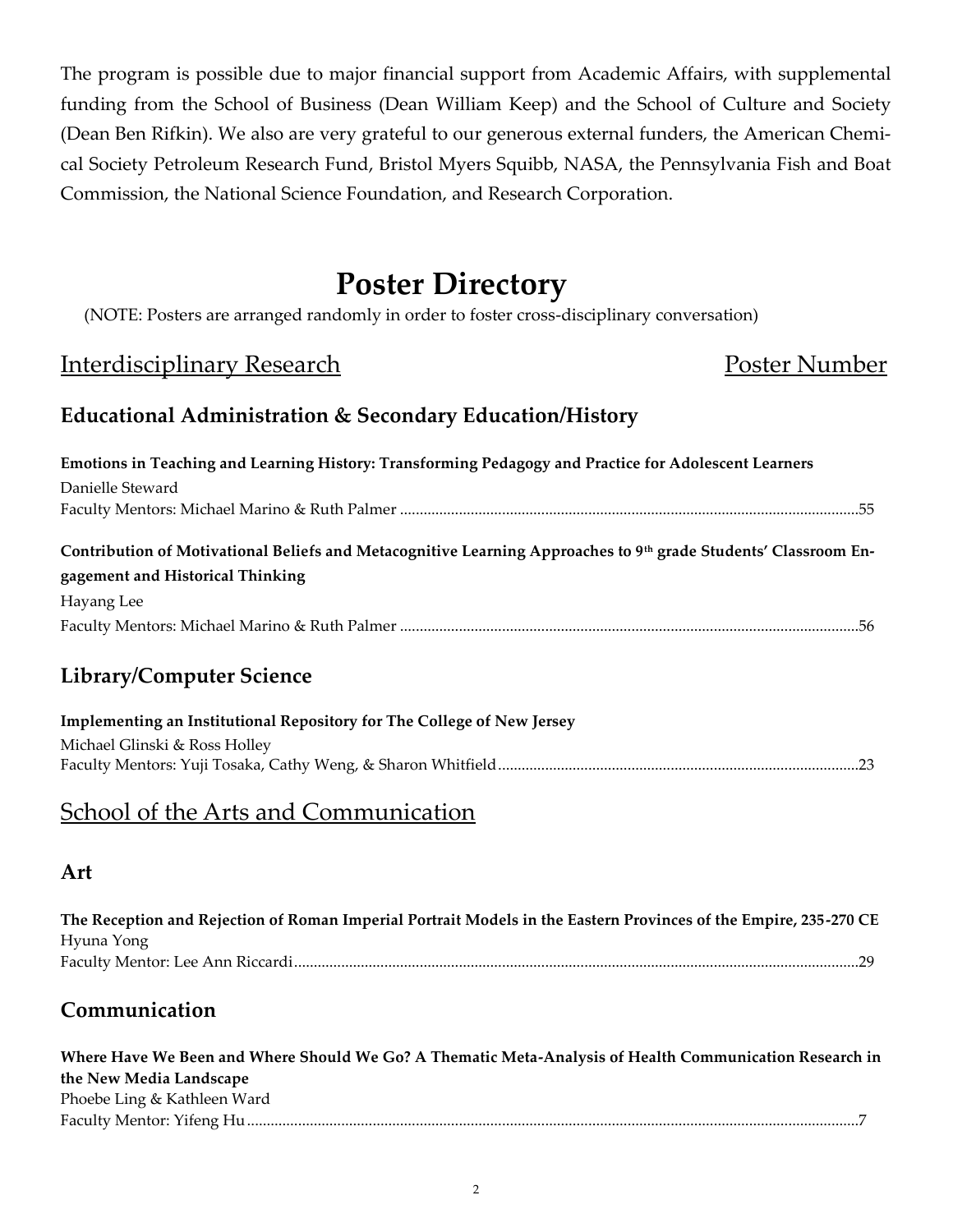## **School of Business**

## **Economics**

| The Consequences of TANF time limits for NJ's poor: Evidence from Service Providers                                     |  |
|-------------------------------------------------------------------------------------------------------------------------|--|
| Lauren Rittenbach                                                                                                       |  |
|                                                                                                                         |  |
| Effect of Income Distribution on Fiscal Policy Multiplier: Evidence from OECD Countries                                 |  |
| Sujoy Gayen                                                                                                             |  |
|                                                                                                                         |  |
| <b>BRIC Countries and Their Impact on World</b>                                                                         |  |
| Sunita Yadavalli                                                                                                        |  |
|                                                                                                                         |  |
| <b>School of Culture and Society</b>                                                                                    |  |
| <b>African-American Studies/History</b>                                                                                 |  |
| Unwanted Guests at a Family Reunion: A Comparative Study of the Black Panther party in the US and Israel, 1966-<br>1974 |  |
| Eulogio Romero                                                                                                          |  |
|                                                                                                                         |  |
| English                                                                                                                 |  |
| New Jersey Teachers' Attitudes toward Non-Standard American Dialects: Creating Linguistically and Culturally In-        |  |
| formed Instruction                                                                                                      |  |
| Cara Evans                                                                                                              |  |
|                                                                                                                         |  |
| <b>History</b>                                                                                                          |  |
| Nursing the Nation: A Cultural History of Breastfeeding in Europe, 1867-1938                                            |  |
| Sana Ben Nacef                                                                                                          |  |
|                                                                                                                         |  |
| Philosophy                                                                                                              |  |
| Distributive Justice in End of Life Healthcare                                                                          |  |
| Domenic Siravo                                                                                                          |  |
|                                                                                                                         |  |
| Psychology                                                                                                              |  |
| The Benefit of Distinctiveness on Memory - Does it Change with Age?                                                     |  |
| Colleen Mazzei                                                                                                          |  |
|                                                                                                                         |  |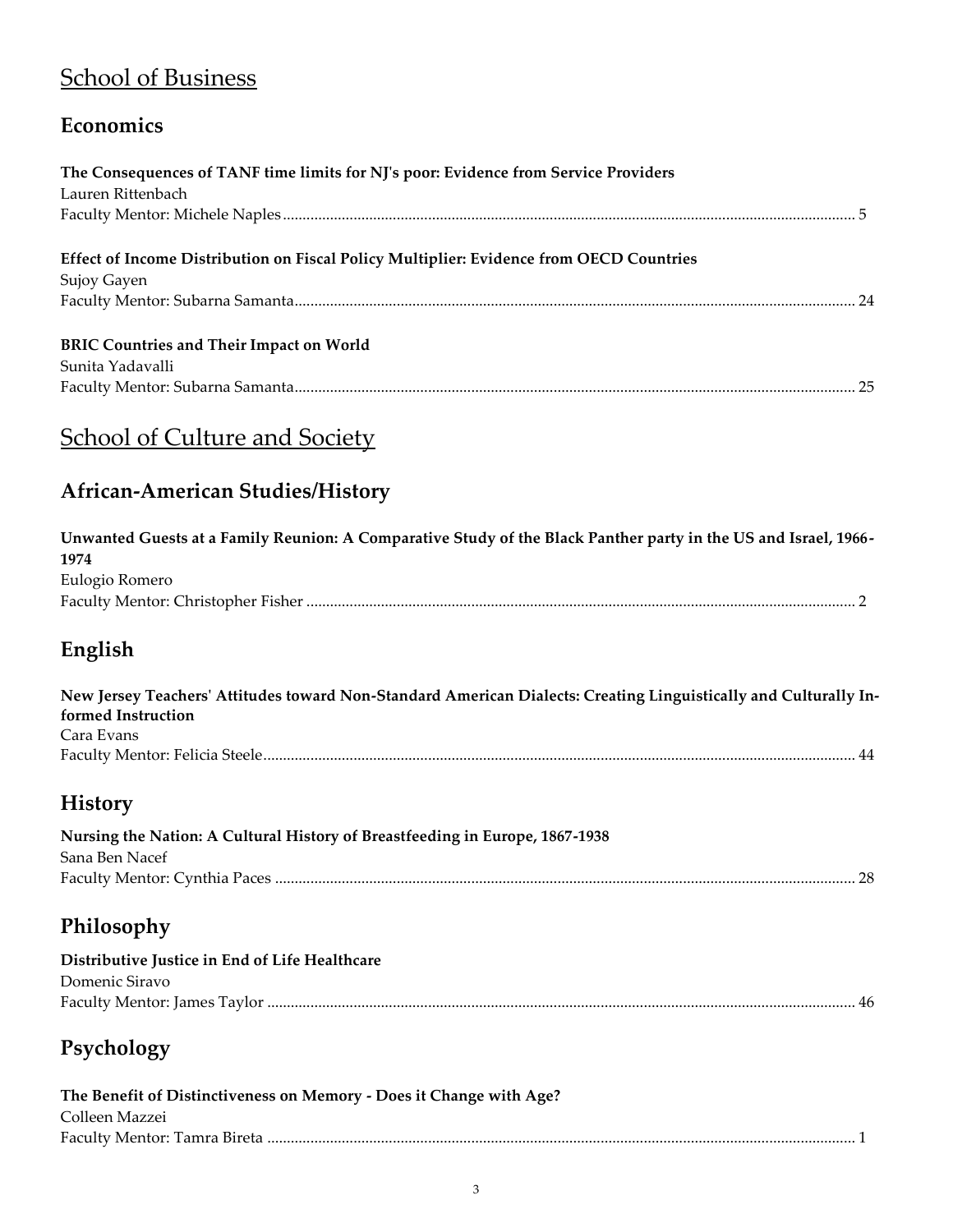| Associations of Prestige with Gendered Occupations: Are Gendered Jobs Devalued?<br>Melissa Gutworth                         |
|-----------------------------------------------------------------------------------------------------------------------------|
| Sociology                                                                                                                   |
| Activism and Culture: Argentina's Madres de Plaze de Mayo as Cultural Producers and Symbols<br>Leah Ruediger                |
| <b>School of Education</b>                                                                                                  |
| <b>Educational Administration &amp; Secondary Education</b>                                                                 |
| Pedagogical Relationships in Secondary Social Science Classrooms<br>Trevor McLaughlin                                       |
| Elementary & Early Childhood Education                                                                                      |
| Increasing teacher competence through confidence: Understanding Social Justice in the Elementary Classroom<br>Mariah Alston |
| Special Education, Language, & Literacy                                                                                     |
| The Scope of Co-teaching: Analyzing Data from the Co-teaching Experiences Survey<br>Rosie Rarich                            |
| Watershed Moments in the Autobiographies of Deaf Adults: A Pilot Study<br>Dana Morton                                       |
| New Literacy Writing: Captioning Digital Video<br>Katie O'Dell                                                              |
| <b>School of Engineering</b>                                                                                                |
| <b>Biomedical Engineering</b>                                                                                               |
| The Effect of Disturbed Blood Flow Patterns on Thrombosis<br>Melissa Calt & Richa Lamba                                     |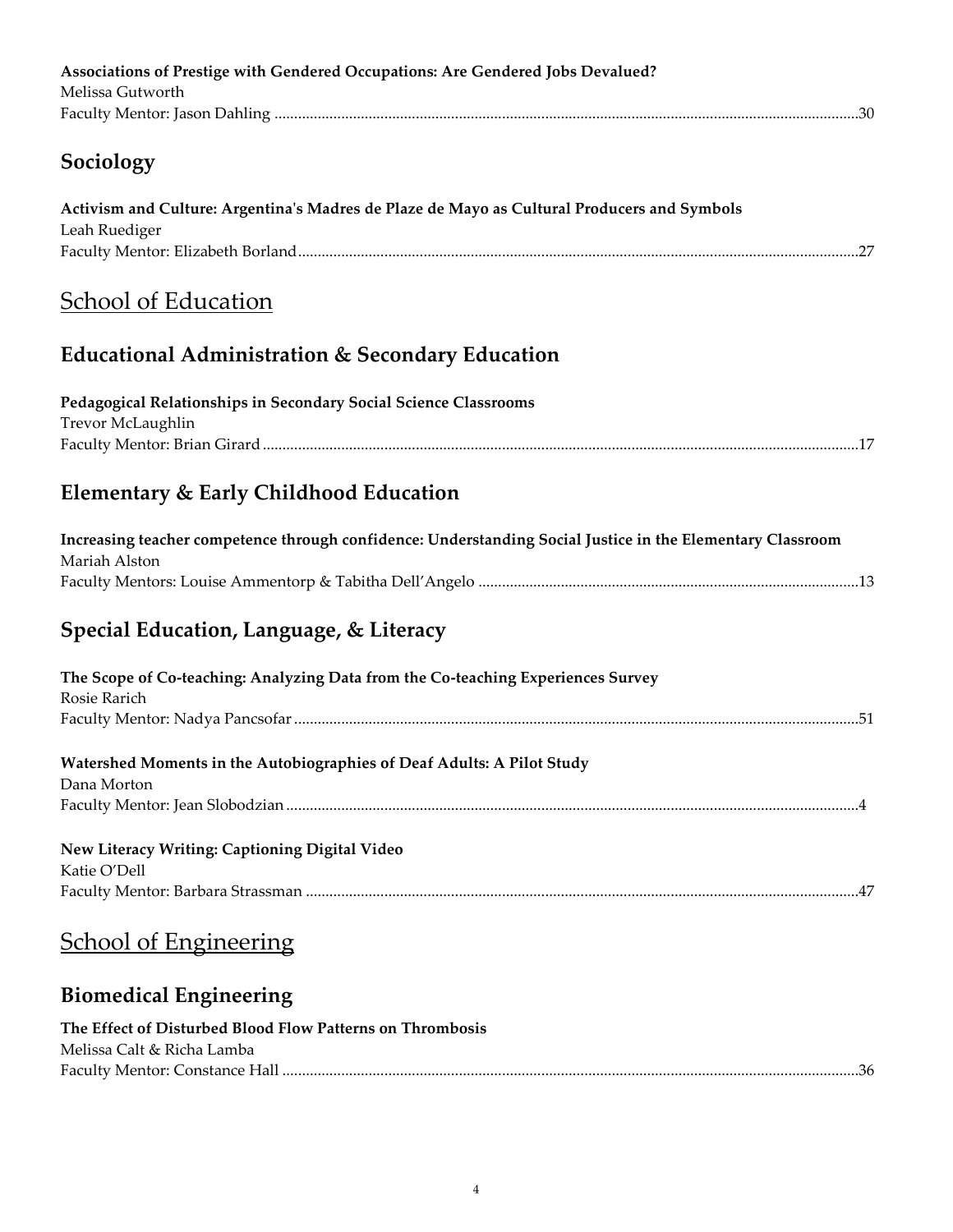## **Civil Engineering**

| Solar Farm Implementation in Hunterdon County, New Jersey |
|-----------------------------------------------------------|
| Heather Petersen                                          |
|                                                           |

## **Electrical/Computer Engineering**

| Modeling and Simulation of Smart Grids-Power Systems with Automation, Distributed Generation, Renewable En- |
|-------------------------------------------------------------------------------------------------------------|
| ergy, and Energy Storage Capability                                                                         |
| Audrey Baricko & Vishal Jani                                                                                |
|                                                                                                             |

## **Mechanical Engineering**

| Design criteria for preventing friction-induced squeak of Cermaic-on-Ceramic Hip Implants |
|-------------------------------------------------------------------------------------------|
| Mark Sidebottom                                                                           |
|                                                                                           |

## **Technological Studies**

| Production and Characterization of Electrospun Biopolymer Structures for Purification of Heavy Metals from Water |
|------------------------------------------------------------------------------------------------------------------|
| Melissa Bradley                                                                                                  |
|                                                                                                                  |

## School of Nursing, Health, and Exercise Science

## **Health & Exercise Science**

| Acute Metabolic Response and resistance Exercise Performance Using Different Rest Interval Lengths: The Influence |  |
|-------------------------------------------------------------------------------------------------------------------|--|
| of Maximal Aerobic Capacity                                                                                       |  |
| Joseph Rosenberg                                                                                                  |  |
|                                                                                                                   |  |
|                                                                                                                   |  |

## School of Science

## **Biology**

| Conservation Genetics of the Threatened Yellow Lampmussel, Lamsilis cariosa, in Pennsylvania                        |  |
|---------------------------------------------------------------------------------------------------------------------|--|
| Victoria Hotz, Brianna Reilly, & Tyler Vitone                                                                       |  |
|                                                                                                                     |  |
| Serotonin, SIDS, and the Maturation of Cardio-respiratory Control: Effects of Prenatal Nicotine Exposure on Postna- |  |
| tal Survival in the Serotonin-deficient pet-1 Knockout Mouse<br>Laurie Delatour & Melissa Toledo                    |  |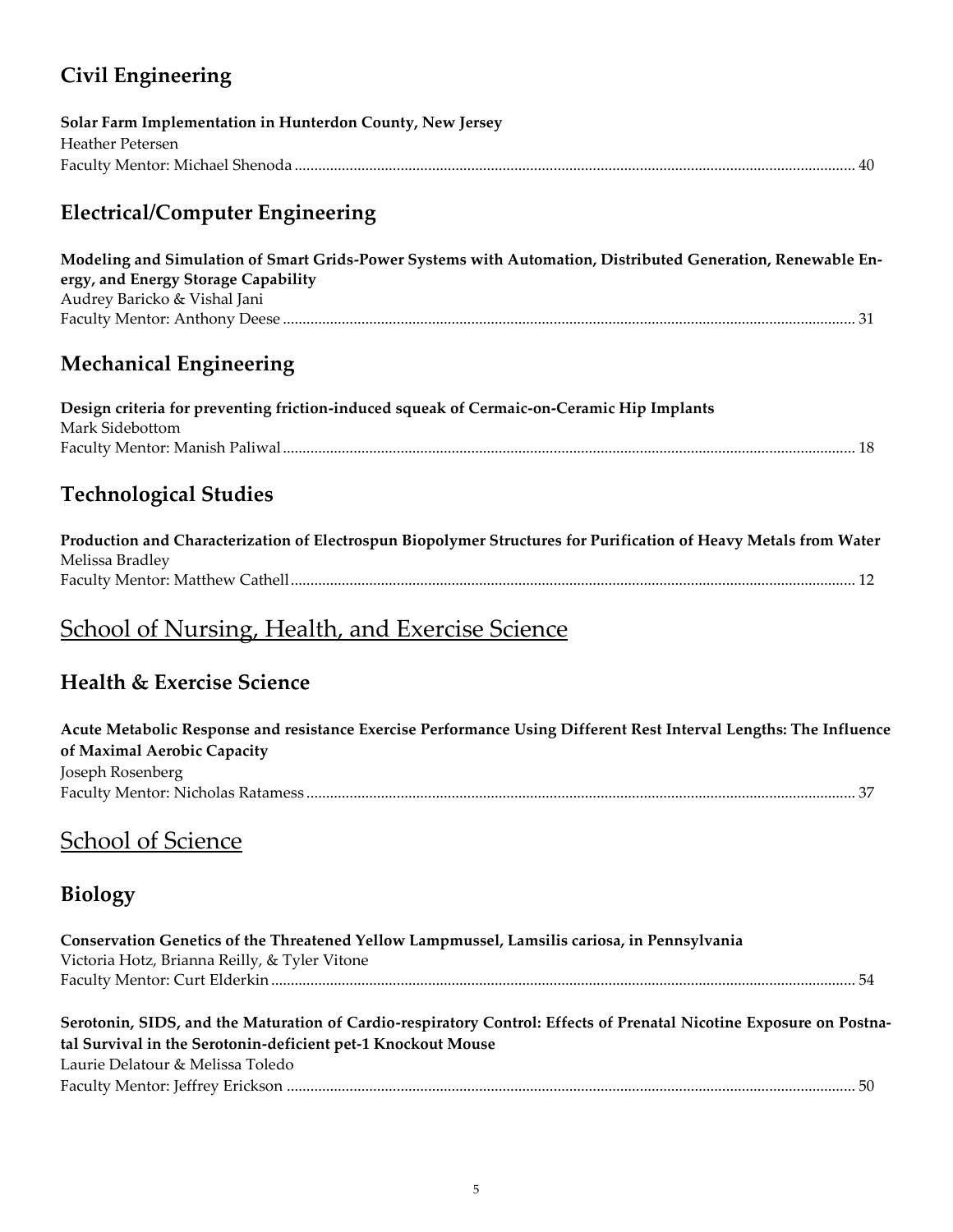| The Role of the Npl3 Protein in the Coordination of Gene Expression                                      |  |
|----------------------------------------------------------------------------------------------------------|--|
| Jenna Lobby & Aron Moazamian                                                                             |  |
|                                                                                                          |  |
| Identifying the Role of the Snu66 Protein in Coordinating Gene Expression                                |  |
| Aron Moazamian & Jenna Lobby                                                                             |  |
|                                                                                                          |  |
|                                                                                                          |  |
| Genetic Analysis of GLD-1 Modulators During Germ Line Development                                        |  |
| Laura Pierce                                                                                             |  |
|                                                                                                          |  |
|                                                                                                          |  |
| Regulation of gurken mRNA Translation by Cyto-plasmic Polyadenylation                                    |  |
| Julie Steinway & Jason Wong                                                                              |  |
|                                                                                                          |  |
| Investigation into Rapid Evolution of Threespine Stickleback Fish (Gastrosteus aculateus) in Cheney Lake |  |
| Omi Singh                                                                                                |  |
|                                                                                                          |  |
|                                                                                                          |  |
| Paternal care and learning in Threespine Stickle-back Fish                                               |  |
| Poonam Chitale                                                                                           |  |
|                                                                                                          |  |
| Chemistry                                                                                                |  |
|                                                                                                          |  |
| <b>Crystal Engineering of Pyrazinamide Cocrystals</b>                                                    |  |
| Jesus Melendez                                                                                           |  |
|                                                                                                          |  |
| Evaluating the Relative Strength of Hydrogen Bonds Sustaining Theophylline Cocrystals                    |  |
| Jennifer Urban                                                                                           |  |
|                                                                                                          |  |
|                                                                                                          |  |
| Using Fluorescence Resonance Energy Transfer to Understand Peptide Conformation in Ionic Liquid          |  |
| David Leon                                                                                               |  |
|                                                                                                          |  |
| The Synthesis and Characterization of Novel Thermoelectric Materials                                     |  |
| Matthew Kita & Vincent Wu                                                                                |  |
|                                                                                                          |  |
|                                                                                                          |  |
| The Development and Characterization of Peptide-Based Hormone Mimics with Implications in Human Health   |  |
| Megan Decker & John Ferrie                                                                               |  |
|                                                                                                          |  |
|                                                                                                          |  |
| Determining the Rate and Mechanism of Nitric Oxide Production in Marine Diatoms                          |  |
| Nick Bhashyam                                                                                            |  |
|                                                                                                          |  |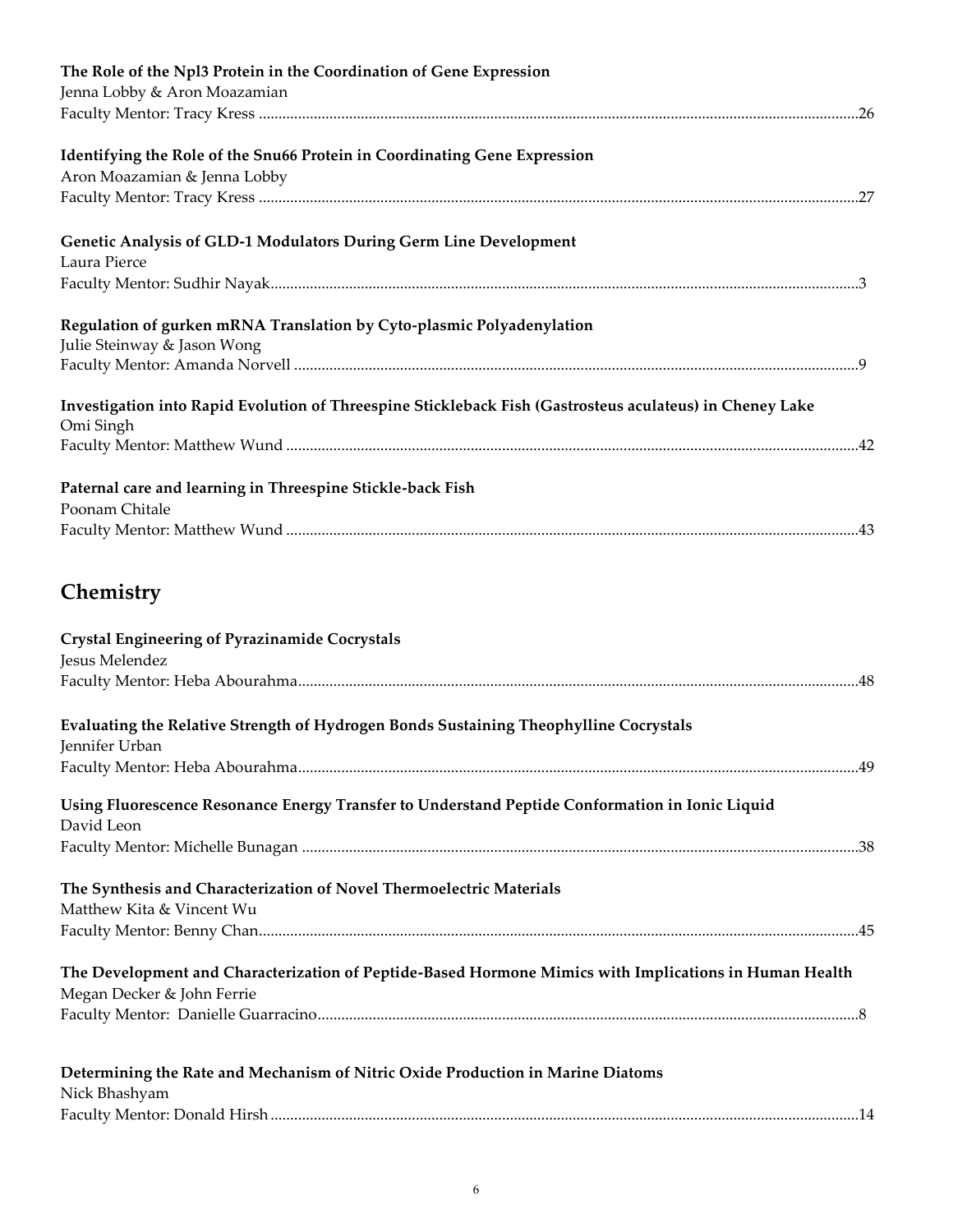| The Nature of Metal Ion Binding in Chemically Modified DNA Duplexes<br>Kevin Lee & Marisa Sanders                                  |  |
|------------------------------------------------------------------------------------------------------------------------------------|--|
|                                                                                                                                    |  |
|                                                                                                                                    |  |
| A Novel Synthesis of Benzo-fused Seven Membered Heterocyclic Ketones<br>John Farrokh                                               |  |
|                                                                                                                                    |  |
|                                                                                                                                    |  |
| Michael Additions of B-Nitrostyrenes to 1,2-Cyclohexanedione                                                                       |  |
| Chad Simpkins                                                                                                                      |  |
|                                                                                                                                    |  |
|                                                                                                                                    |  |
| Synthesis, Characterization, and Reactivity of New Palladium Complexes for Catalytic Applications to Make Poly-<br>meric Materials |  |
| Katherine McGarry                                                                                                                  |  |
|                                                                                                                                    |  |
|                                                                                                                                    |  |
| Development of Selective Insecticides Through the Disruption of Isoprenoid Forming Enzymes                                         |  |
| Michael Grasso & Samantha Iamurri                                                                                                  |  |
|                                                                                                                                    |  |
| Physics                                                                                                                            |  |
|                                                                                                                                    |  |
| Deep structure controls on magmatic output of Klyuchevskoy volcanic group in Kamchatka                                             |  |
| Zachary Oliff                                                                                                                      |  |
|                                                                                                                                    |  |
| Surface Wave Dispersion of Northeastern United States                                                                              |  |
| Sean Vanadia                                                                                                                       |  |
|                                                                                                                                    |  |
| Full 3-D Receiver Function Common Conversion Point Stacking with Verification from Synthetic Seismograms for                       |  |
| the                                                                                                                                |  |
| <b>Afar Hotspot</b>                                                                                                                |  |
| Eli Raymond                                                                                                                        |  |
|                                                                                                                                    |  |
| Spectral Analysis of Gravity Data and Preliminary Moho Depths of the Eastern US                                                    |  |
| William Dybus, Physics/Secondary Ed                                                                                                |  |
|                                                                                                                                    |  |
| Construction and Initial Operation of TCNJ's First Radio Interferometer (TFRI) &                                                   |  |
| Observational Constraints on Transient Radio Emission from Binary Neutron Star Mergers                                             |  |
| Dana Dispoto, Deaf Education-Math/Science/Technology                                                                               |  |
| Joanna Papadopoulos, Special Education-Math/Science/Technology                                                                     |  |
|                                                                                                                                    |  |
| Measurements of Thin Epitaxial Ice Films Using Spectroscopic Ellipsometry                                                          |  |
| Adam Cumiskey, Physics                                                                                                             |  |
|                                                                                                                                    |  |